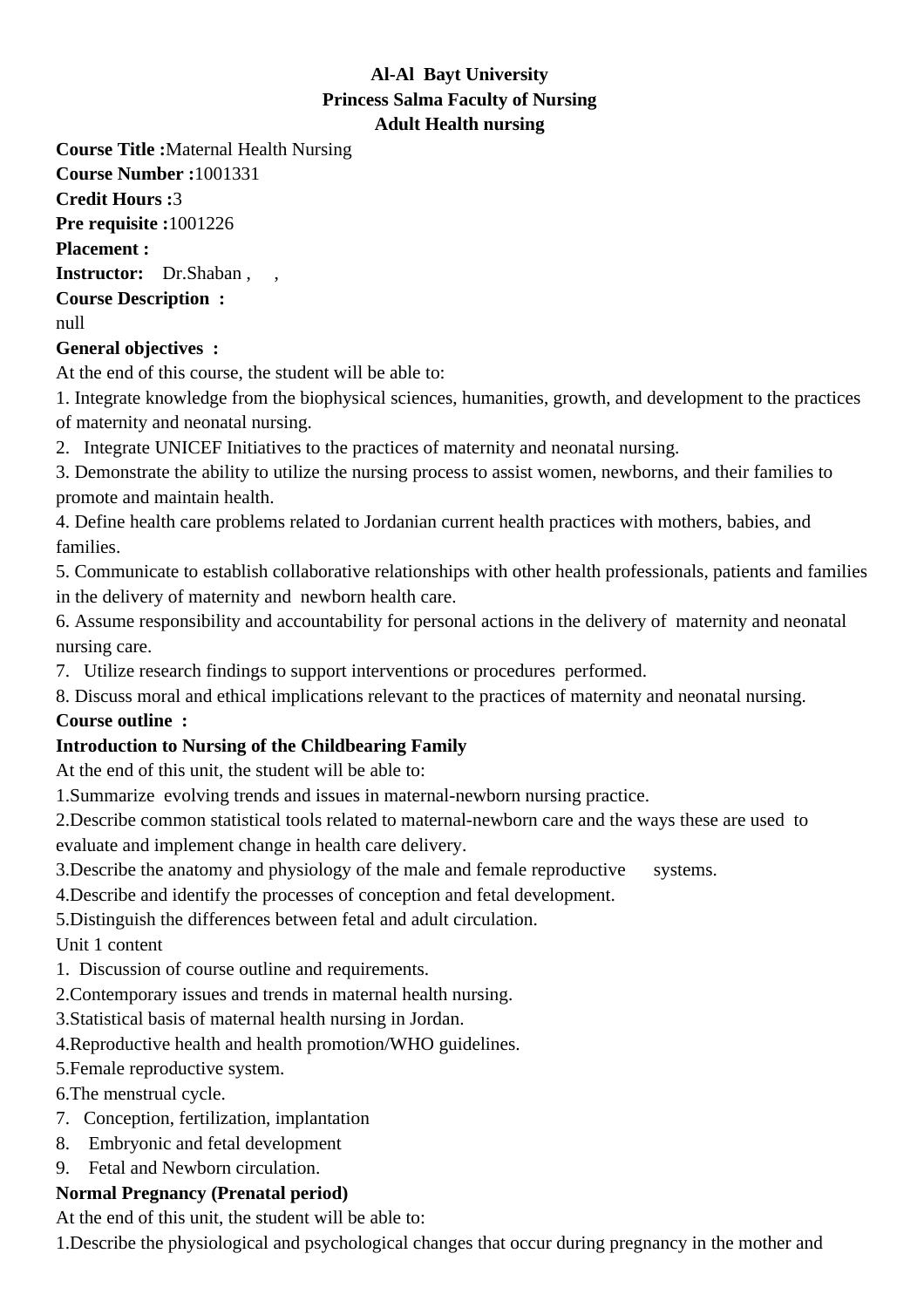fetus.

- 2. Understand the physical impact of pregnancy upon the woman and her family.
- 3. Identify and describe presumptive, probable, and positive signs of pregnancy.
- 4. Describe and utilize information on nutritional requirements during pregnancy.
- 5. Relate the danger signs of pregnancy and alterations in wellness to their possible causes.

6. Teach comfort measures to the pregnant women in relation to: rest and activity, clothing, hygiene, and minor discomforts.

7. Describe tests and procedures utilized to assess fetal status, including indications, contraindications, client teaching and preparation, predictive values of each, risk factors, and nursing interventions.

8. Describe possible teratogenic effects of drug and alcohol on the fetus.

## Unit 2 content

- 1. Changes in the reproductive system and breasts
- 2. Changes in the general body systems
- 3. Adaptation to pregnancy.
- 4. Maternal and fetal nutrition during pregnancy.
- 5. Physiological and psychological changes in the first; second, and third trimester of pregnancy.
- 6. Maternal and fetal assessment techniques

## **Normal Labor and Delivery**

At the end of this unit, the student will be able to

- 1. Discuss the relationship of the fetus to the pelvis during the normal process of labor.
- 2. Explain the effect of the passageway, the passenger, the powers, and the psyche on the progress of labor.
- 3. Describe the mechanism of labor (also known as the cardinal movements)
- 4. Explain the difference between true and false labor.
- 5. Identify the premonitory signs of labor.
- 6. Identify behavioral and physical changes that occur in each phase or stage of labor
- 7. Discuss nursing interventions appropriate for each stage of labor and delivery.
- 8. Discuss the management of discomfort associated with labor and delivery.

#### Unit 3 content

- 1. Admission procedures
- 2. Physical examination
- 3. First stage of labor
- a. latent phase
- b. active phase
- c. transition
- 4. Mechanism of birth, duration, nursing considerations
- 5. Third stage of labor
- 6. Nursing care

## **Postnatal care**

At the end of this unit student will be able to:

- 1. Describe physiological and psychological changes during puerperium.
- 2. Implement the appropriate care and immediate nursing care for mother during postpartum period.
- 3. Prepare a health education program for mother and family after delivery.
- 4. Identify the warning signs that indicate complications in the period to minimize mortality and morbidity rate.
- 5. Identify complication that might occur during postpartum period.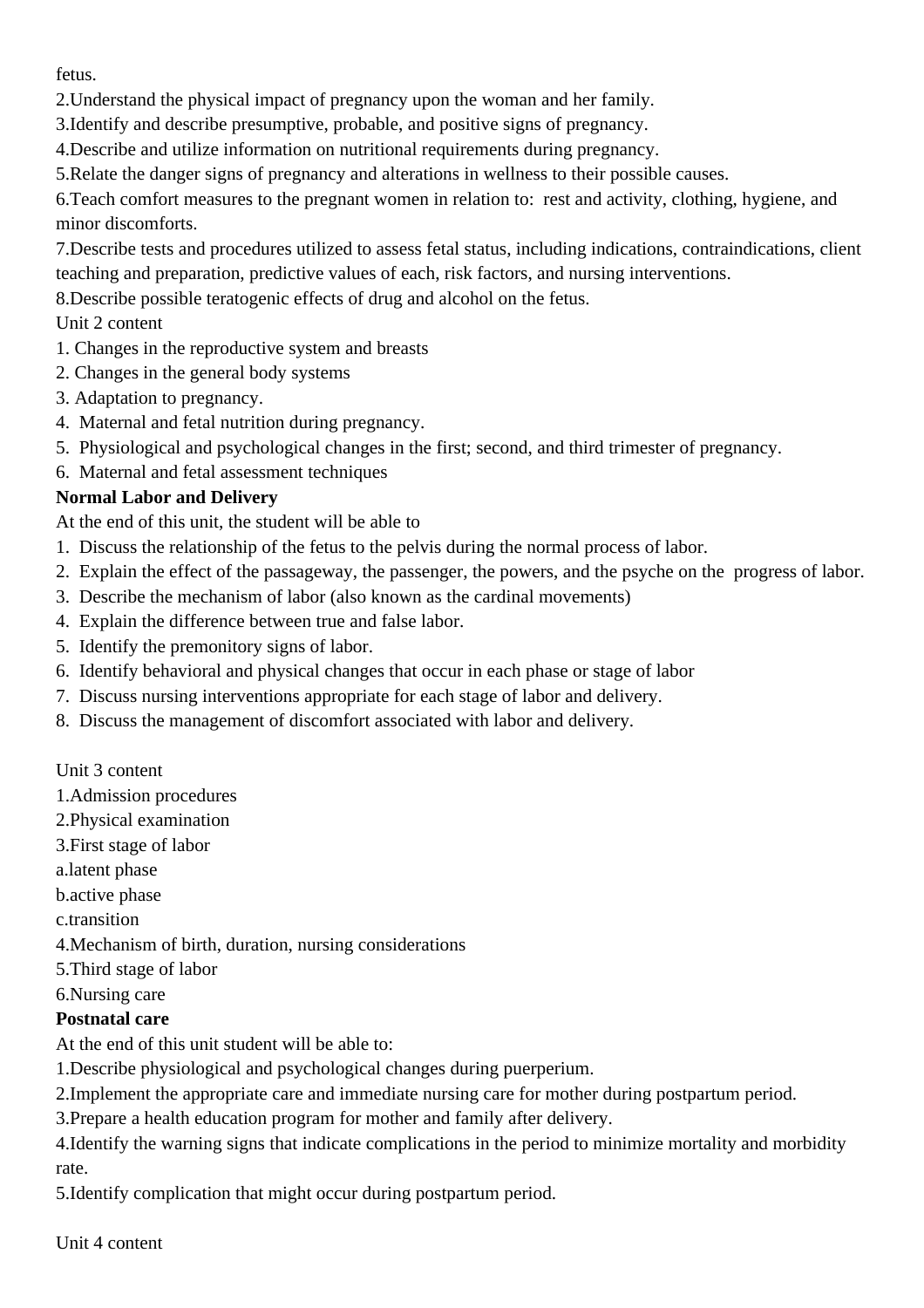- 1. changes in the reproductive system
- 2. changes in other body systems
- 3. nursing care
- 4. Parenting process, bonding , and attachment
- 5. Breastfeeding

6. General systems assessment in postpartum period and nursing care.

## **Normal Newborn**

At the end of this unit student will be able to:

1. Describe physiological changes which take place in the newborn during the transition from intrauterine to extr-auterine life.

- 2. Determine the gestational age and neurological maturity of various newborn infants.
- 3. Identify normal reflexes present in the newborn.

4. Review the physiology of lactation - breast development, stages of lactation, and maternal breastfeeding reflexes.

Unit 5 content

- 1. Describe assessment of the newborn.
- 2. Apply the nursing process to newborns.
- 3. Normal newborn
- a. assessment of newborn, Apgar score
- b. nursing care of newborn

## **Complications of the Childbearing Cycle:**

At the end of this unit, the student will be able to:

- 1. Identify high risk mothers in order to minimize mortality and morbidity rates
- 2. Describe the major health disorders associated with pregnancy.
	- a. hypertensive states and maternal infections
	- b. hemorrhagic disorders
	- c. endocrine, cardiovascular, medical and surgical conditions
	- d. psychosocial conditions complicating pregnancy
- 1. Implement the intervention pyramid used by the international collaboration of WHO and UNICEF.
- 4. Identify complications which can occur during the intrapartal period and appropriate nursing interventions for each.

5. Identify nursing interventions for a mother experiencing premature labor and for a mother having a cesarean birth.

- 6. Describe common post-partal complications and appropriate nursing interventions for each.
- 7. Teach women methods of prevention STDs during pregnancy, such as HIV, syphilis and gonorrhea. Unit 6 content
- 
- 1. Hemorrhagic disorders
- -Abortion
- a. spontaneous
- b. complete
- c. incomplete
- d. inevitable
- e. missed
- -Placenta previa; Abruptio placenta, and nursing care
- 2. Pregnancy-induced hypertension (PIH).
- 3. Gestational diabtes
- 4. Hyperemesis Gravidarum
	- 5. hyperthyroidism and hypothyroidism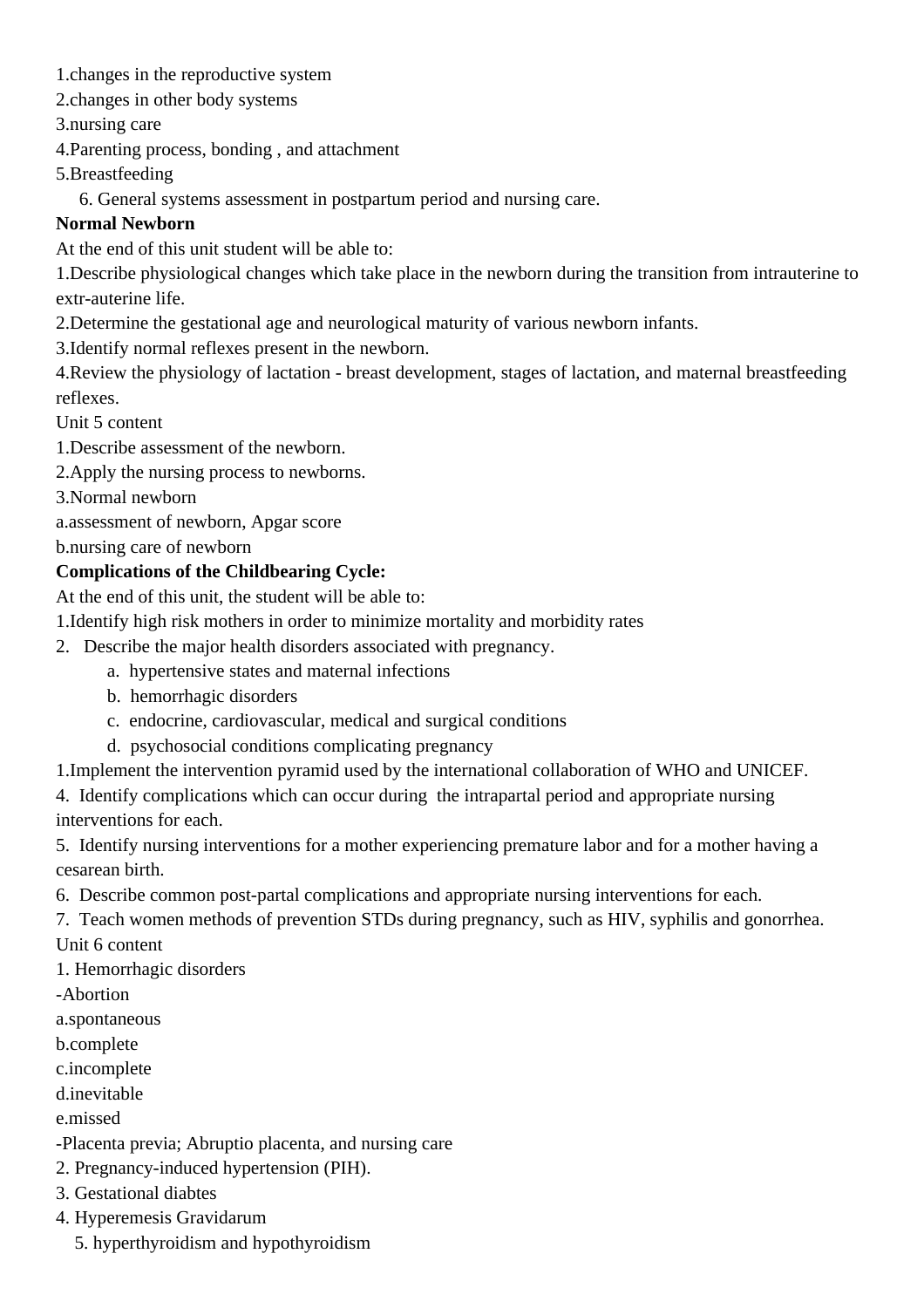- 6. Sexually transmitted diseases
- 6.1bacterial infections
- 6.2viral infections
- 6.3fungal infections
- 7.TORCH infections; Urinary tract infections, and nursing care
	- 8. Cardiovascular disorders.
- 9. Postpartum hemorrhage; Postpartum/Puerperal infections; Mastitis, and Thrombophlebitis.
	- 10. postpartum blue, depression, and psychosis

# **Fertility Management:**

At the end of this unit, the student will be able to:

- 1. List common causes of impaired fertility and their treatments.
- 2. Discuss ethical problems related to assisted reproductive technology.
- 3. Compare and contrast the contraceptive methods available in the United States and discuss the mechanism of action, side effects, adverse reactions, pros and cons and effectiveness of each method. Unit 7 content
- 1. Methods of contraception
- 2. Female infertility.
- 3. Male infertility.
- 4. Diagnostic procedures

# **Gynecology**

At the end of this unit, the student will be able to:

- 1. Identify issues in womans health which occur during various stages of maternity cycle.
- 2. Provide proper management for the women having gynecological disorders.

Unit 8 content

 Womans abuse and voilance

 Carcinoma of female reproductive system.

# **Evaluation methodology :**

First Exam............20

Second Exam............20

Participation & amp; Quizzes..............10

Final Exam............50

 **References :**

\*Pilliteri, A. (2007). Maternal and child health nursing: Care of the childbearing and childrearing family5rd edition, Philadeplphia: Lippincott.,

\*Reeder, S.and Martin, L. Koniak, D. (1997) Maternity Nursing: Family, Newborn and Womans Health Care18th ed, J.B. Lippincott company,

\*Bobak, I & amp; Jensen, M. (1993). Maternity and Gynecologic care: The nurse and the family 5th ed., St. Louis: Mosby.,

\*Burroughs, A. and Leifer, G.(2001) Maternity Nursing: An Introductory Text, eighth edition, W.B. Saunders,

\*Olds, S.(2000) Maternal-Newborn Nursing: A Family centered approach6th edition, Addison-Wesley publishing company,

# **Course Schedule :**

#### **Topic\_\_\_\_\_\_\_\_\_\_\_\_\_\_\_\_\_\_\_\_\_\_\_\_\_\_\_\_\_\_\_\_\_\_\_\_Hours**

- Discussion of course outline and requirements.

-Contemporary issues and trends in maternal health nursing.

-Statistical basis of maternal health nursing in Jordan.